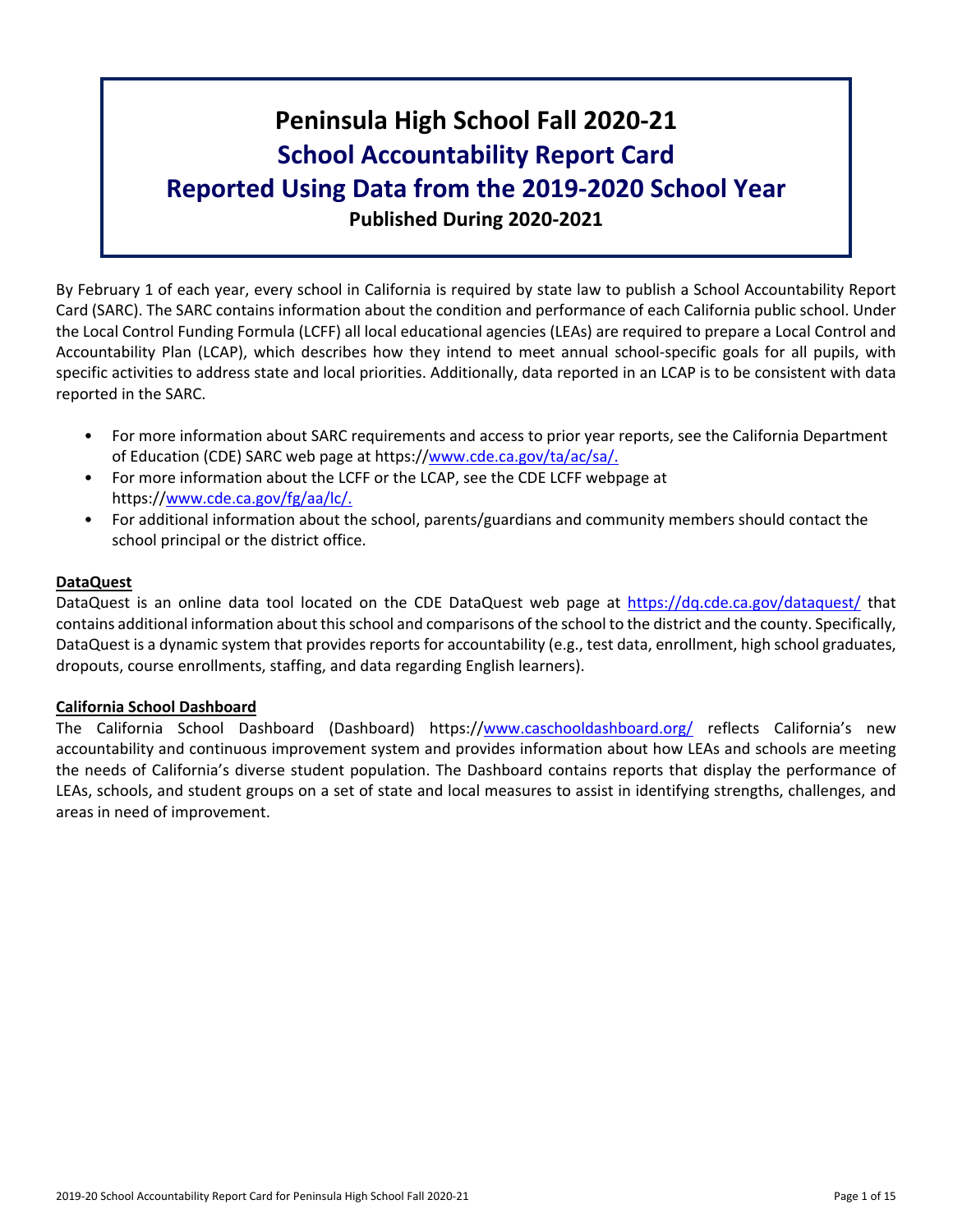# **About This School**

#### **School Contact Information (School Year 2020-2021)**

| <b>Entity</b>                            | <b>Contact Information</b>         |
|------------------------------------------|------------------------------------|
| <b>School Name</b>                       | Peninsula High School Fall 2020-21 |
| <b>Street</b>                            | 860 Hinckley Road                  |
| City, State, Zip                         | Burlingame, CA 94010               |
| <b>Phone Number</b>                      | 650-558-2400                       |
| Principal                                | Ron Campana                        |
| <b>Email Address</b>                     | rcampana@smuhsd.org                |
| Website                                  | www.smuhsd.org/peninsulahigh       |
| <b>County-District-School (CDS) Code</b> | 41-69047-0135814                   |

#### **District Contact Information (School Year 2020-2021)**

| <b>Entity</b>        | <b>Contact Information</b>           |
|----------------------|--------------------------------------|
| <b>District Name</b> | San Mateo Union High School District |
| <b>Phone Number</b>  | 650-558-2201                         |
| Superintendent       | Dr. Kevin Skelly                     |
| <b>Email Address</b> | kskelly@smuhsd.org                   |
| Website              | www.smuhsd.org                       |

### **School Description and Mission Statement (School Year 2020-2021)**

Starting January 2021, Peninsula High School (PHS), located in the suburban community of Burlingame, California, is the only continuation high school serving the San Mateo Union High School District. The San Mateo Union High School District is centrally located between San Francisco (to the north) and Santa Clara and Silicon Valley (to the south). Students transfer to PHS from the six comprehensive high schools in the district serving the cities of San Bruno, Millbrae, Burlingame, San Mateo, Foster City and Hillsborough. SMUHSD is home to over 8,500 students who attend six traditional comprehensive high schools, a middle college high school, and Adult school. PHS serves approximately 185 students who benefit from individualized and direct instruction, flexible scheduling, and the opportunity to earn accelerated credits in a small school setting. In 2013, PAHS received a full six-year clear accreditation from the Western Association of Schools and Colleges and in Spring 2016 successfully submitted its Mid-Term WASC Report. In 2019, PHS received a full six-year clear accreditation and mid-term report required from Western Association of Schools and Colleges. This is the highest score a school can achieve and rarely achieved by an alternative school. The school serves predominately students who are 15 to 18 years of age and have completed at least two semesters of high school (first semester sophomores or older) and who transfer to the school voluntarily. Most of our students are at least 30 credits behind and many have had difficulties attending their home school regularly. A small number of students (less than 2%) are involuntary transfers and approximately an equal percentage of students are transferred because of disciplinary problems in county programs. At any given time, there are approximately 12 to 15 students on probation. Many of our students come to PHS because they do not fit the paradigm of a large comprehensive school. Most of our students find a home at PHS because they feel supported, safe, and respected by those around them. Our students range from first semester sophomores to a few fifth year seniors. Most of the school population (75%-80%) is transported to the Peninsula campus by district school buses. This number is expected to increase when it relocates to Burlingame, CA starting in Spring 2021.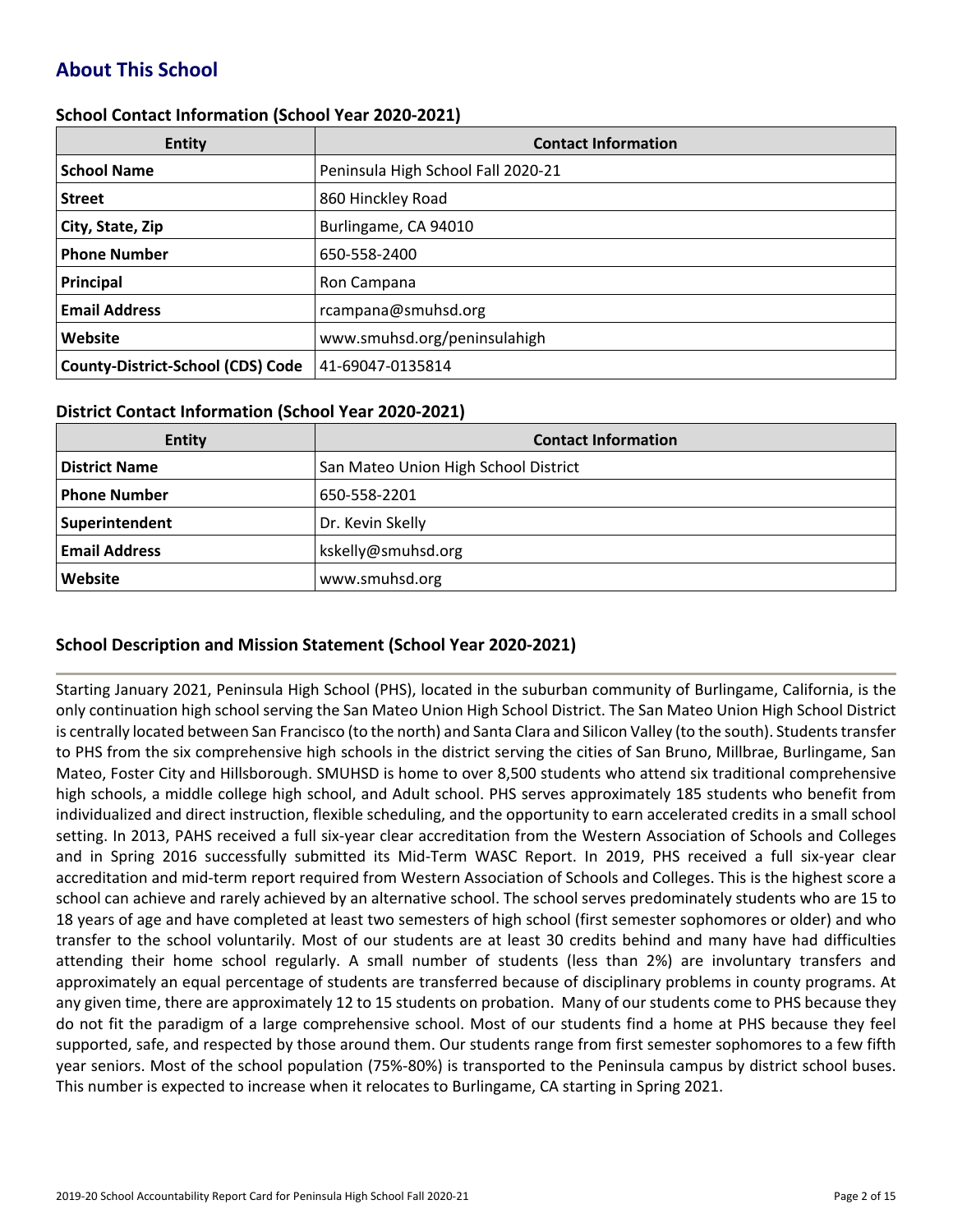Although most of our students' primary or home language is English, the languages spoken by the students at PHS vary widely and include Spanish, Tongan, Hindi, Arabic, Filipino, Samoan, Turkish, and Russian. We are very proud of our diverse student population. There is also a wide range of socio-economic levels at Peninsula. Some of our students come from the upper-middle class communities of Hillsborough and Foster City, while others receive free or reduced lunches or AFDC support (about 54%). At any given time, between 2-5 (1%+) students are teen parents. Because of our alternative/continuation school status students can participate in athletics at the comprehensive site they previously attended while here if they meet the grade point average requirements. It is important to also note that each year we have a handful of students who are either homeless or face homelessness. In addition to diversity in ethnicity, PHS students also demonstrate diversity in terms of the skills and abilities that they bring to our campus and in this regard we have added Restorative Justice Practices (RJP) and six-period guided studies to better serve their needs. Our students have reading and math skill levels that range from second grade to post-twelfth grade. We have made it a goal to better assess our students through consistency in our Unit Design and three major assessments that are taught in every class. Teachers are expected to have daily formative assessments and one summative assessment and essential question for each unit which is roughly four weeks. This has been challenging during the impact of Covid19 and distance learning. We are applying Constructive Meaning to address reading skills and teaching practices. Our students are provided their education in a trimester system as opposed to semesters at the comprehensive sites. This system gives students the opportunity to get back on track towards graduation and in some cases accelerate towards graduation and college and career. Our goal is to meet our students' needs and to get them back on track for graduation. We concentrate on academics and literacy while emphasizing skill development. Furthermore, students are supported with a career focused elective program. PHS is held to the same standards-based curriculum that is aligned with District, State, and Federal standards as the comprehensive high schools. In the Fall 2017, Peninsula High School converted back to a continuation school to allow us more flexibility in student scheduling to meet their needs while holding students to high standard. PHS students must also complete 202 credits for graduation. We recently added two additional credits for students to fulfill work experience or community service prior to graduation. Student field experience and application of skills is important prior to graduation. Visual Performing Arts and Physical Education have been removed as a requirement. If a student wishes to go into the military, accommodations may be made so they may take the additional courses to become eligible.

All courses are aligned to the state content standards. PHS provides access to various electives through concurrent enrollment in community colleges, adult school, work experience, community service, and volunteering. In addition, PHS utilizes an array of online courses. Students use the online courses to work in-class and at-home, and the expectation is that students use online courses to recover credits rapidly.

#### Mission Statement

Understanding that PHS students have diverse needs and being committed to equity, we will prepare students for college and career readiness and post-secondary success by creating a nurturing environment for students to grow as individuals and as a community, leveraging access to technology in their daily lives, and delivering culturally responsive curriculum.

#### Vision Statement

PHS will provide opportunities for social-emotional growth to empower our students to demonstrate their knowledge of academic, professional, and technological skills in becoming informed and socially conscious members of a global community.

#### SPSA/WASC goals:

1. Action Plan I: Provide academic rigor for all students to increase postsecondary success in college and/or career.

2. Action Plan II: Increase the number of extra and co-curricular activities offered all students at Peninsula High School. Continue to expand Career Technical Education pathways.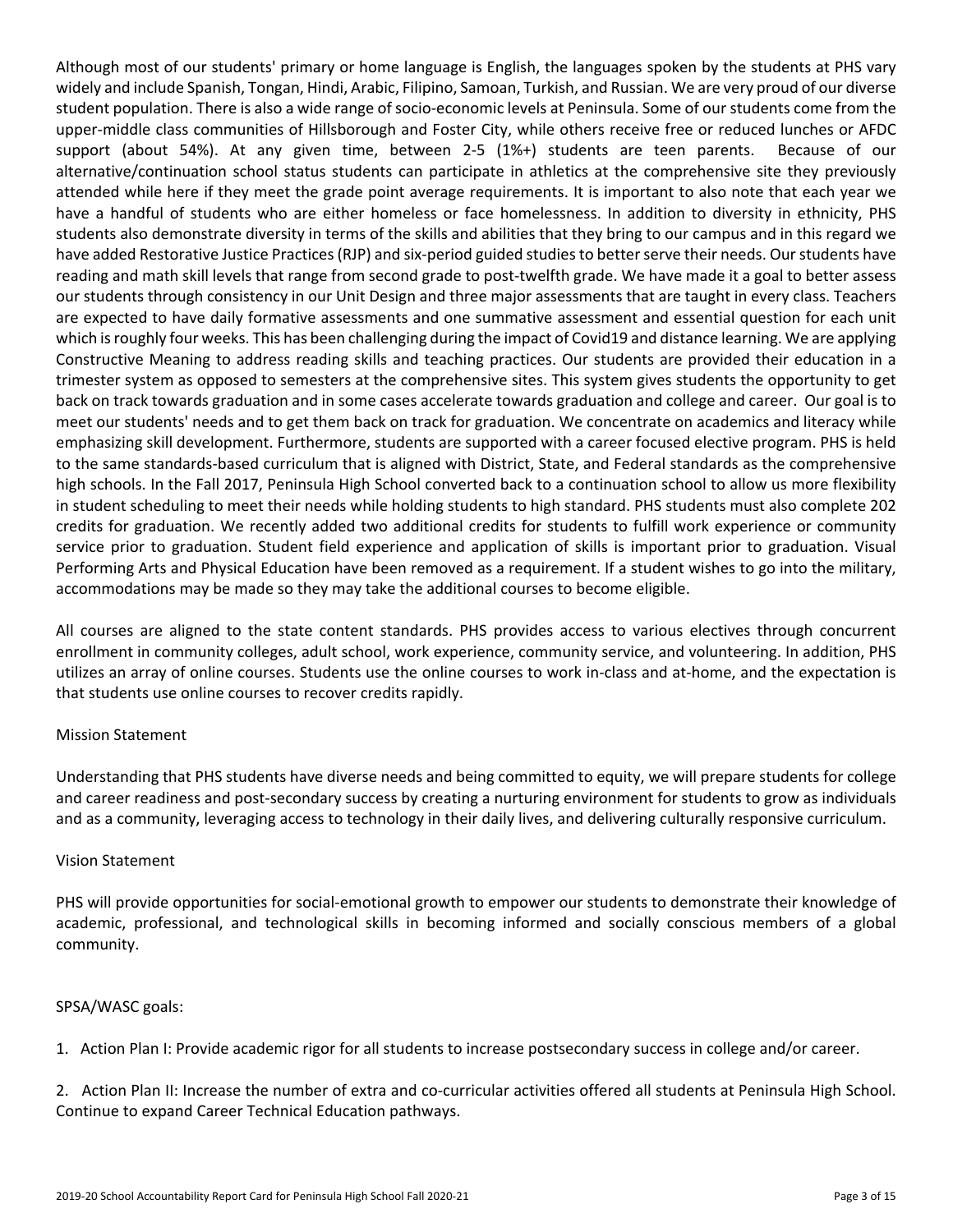3. Action Plan III: Improve the calibration of the assignment of credits and grades to ensure consistency and maintenance of high standards school-wide so that all students achieve student outcomes or the PUMAS.

### **Student Enrollment by Grade Level (School Year 2019-2020)**

| <b>Grade Level</b>      | <b>Number of Students</b> |  |  |  |  |  |
|-------------------------|---------------------------|--|--|--|--|--|
| Grade 10                | q                         |  |  |  |  |  |
| Grade 11                | 79                        |  |  |  |  |  |
| Grade 12                | 124                       |  |  |  |  |  |
| <b>Total Enrollment</b> | 212                       |  |  |  |  |  |

### **Student Enrollment by Student Group (School Year 2019-2020)**

| <b>Student Group</b>                   | <b>Percent of Total Enrollment</b> |
|----------------------------------------|------------------------------------|
| <b>Black or African American</b>       | 0.9                                |
| American Indian or Alaska Native       | 0.5                                |
| Asian                                  | 0.9                                |
| Filipino                               | 0.5                                |
| <b>Hispanic or Latino</b>              | 81.1                               |
| Native Hawaiian or Pacific Islander    | 3.3                                |
| White                                  | 7.66                               |
| <b>Two or More Races</b>               | 2.8                                |
| <b>Socioeconomically Disadvantaged</b> | 69.8                               |
| <b>English Learners</b>                | 42                                 |
| <b>Students with Disabilities</b>      | 7.1                                |
| <b>Foster Youth</b>                    | 0.5                                |
| <b>Homeless</b>                        | 1.4                                |

# **A. Conditions of Learning**

#### **State Priority: Basic**

The SARC provides the following information relevant to the State priority: Basic (Priority 1):

- Degree to which teachers are appropriately assigned and fully credentialed in the subject area and for the pupils they are teaching;
- Pupils have access to standards-aligned instructional materials; and
- School facilities are maintained in good repair

### **Teacher Credentials**

| <b>Teachers</b>                                                    |    | <b>School</b><br>2019-20 | <b>School</b><br>2020-21 | <b>District</b><br>2020-21 |
|--------------------------------------------------------------------|----|--------------------------|--------------------------|----------------------------|
| <b>With Full Credential</b>                                        | 16 | 15                       | 13                       | 541                        |
| <b>Without Full Credential</b>                                     | 0  | 0                        |                          |                            |
| Teaching Outside Subject Area of Competence (with full credential) | 0  | 0                        |                          |                            |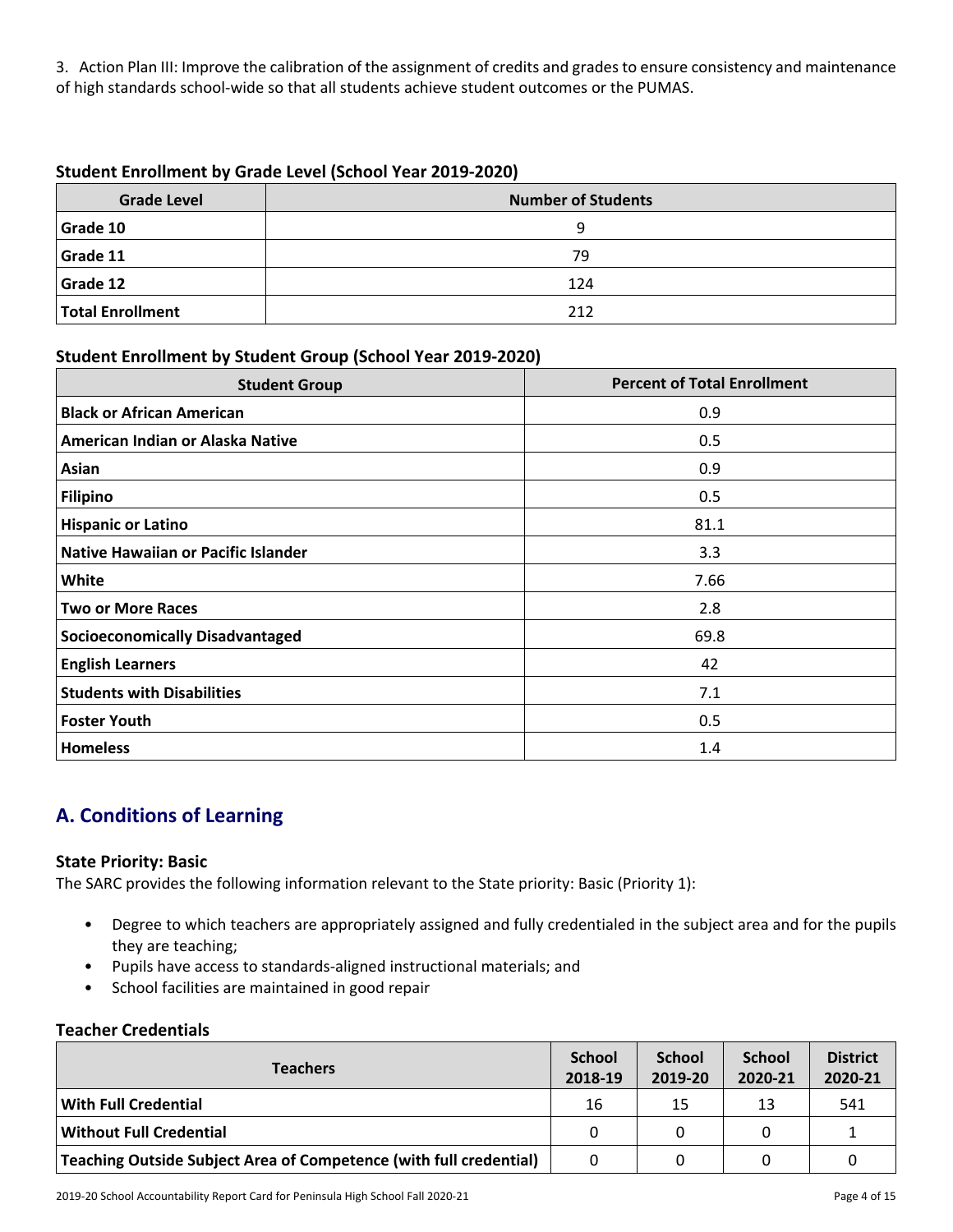### **Teacher Misassignments and Vacant Teacher Positions**

| Indicator                                             | 2018-19 | 2019-20 | 2020-21 |
|-------------------------------------------------------|---------|---------|---------|
| <b>Misassignments of Teachers of English Learners</b> |         |         |         |
| Total Teacher Misassignments*                         |         |         |         |
| <b>Vacant Teacher Positions</b>                       |         |         |         |

Note: "Misassignments" refers to the number of positions filled by teachers who lack legal authorization to teach that grade level, subject area, student group, etc. \*Total Teacher Misassignments includes the number of Misassignments of Teachers of English Learners.

### **Quality, Currency, Availability of Textbooks and Other Instructional Materials (School Year 2020-2021)**

#### **Year and month in which data were collected:** 12/20

Our school district uses materials that are approved by our school board and meet the local and state standards. My site receives access to the same books that the comprehensive sites use for instruction to ensure consistency in instruction.

| <b>Subject</b>                                                        | <b>Textbooks and Other Instructional</b><br><b>Materials/year of Adoption</b> | <b>From Most</b><br>Recent<br><b>Adoption?</b> | <b>Percent Students</b><br><b>Lacking Own</b><br><b>Assigned Copy</b> |  |
|-----------------------------------------------------------------------|-------------------------------------------------------------------------------|------------------------------------------------|-----------------------------------------------------------------------|--|
| <b>Reading/Language Arts</b>                                          | Current and Meet State and Local<br>Standards/2015                            | <b>Yes</b>                                     | 0                                                                     |  |
| <b>Mathematics</b>                                                    | Current and meet State and Local Standards:<br>Springboard Math Program/2017  | Yes.                                           | 0                                                                     |  |
| <b>Science</b>                                                        | Current and meet State and Local Standards                                    | Yes.                                           | 0                                                                     |  |
| <b>History-Social Science</b>                                         | Current and meet State and Local Standards                                    | Yes                                            | 0                                                                     |  |
| <b>Foreign Language</b>                                               | Current and meet State and Local Standards                                    | <b>Yes</b>                                     | 0                                                                     |  |
| <b>Health</b>                                                         | Current and meet State and Local<br>Standards/2016                            | <b>Yes</b>                                     | 0                                                                     |  |
| <b>Visual and Performing Arts</b>                                     | Current and meet State and Local Standards                                    | <b>Yes</b>                                     | 0                                                                     |  |
| <b>Science Laboratory Equipment</b><br>$\left($ grades 9-12 $\right)$ | Current and meet State and Local Standards                                    | <b>Yes</b>                                     | 0                                                                     |  |

Note: Cells with N/A values do not require data.

#### **School Facility Conditions and Planned Improvements**

This report was based on our San Bruno location which we no longer occupy. The school site was safe and relatively well maintained. PHS was an aging facility and improvements have not kept pace because a brand new school in Burlingame was being completed. Due to the diligent efforts of our district leadership and school board, we have a modern, accessible school in top condition to support our students educational needs PHS maintenance and custodial staff endeavor to make repairs in a timely manner to keep the school clean and in working condition. A work order process is used to ensure efficient service and emergency repairs are given the highest priority. The custodial staff works closely with the site Plant Manager/Lead Boiler person to develop cleaning schedules for school grounds, buildings, and restrooms.

PHS is composed of 10 classrooms, faculty lounge, restroom facilities, main office, cafeteria, quad, and outdoor basketball court. Classroom halls open ouroutdoor spaces, a center courtyard in the middle of the school. This design allows easy supervision of students during lunch time and between classes. The courtyard and restrooms are kept clean and free of garbage and graffiti.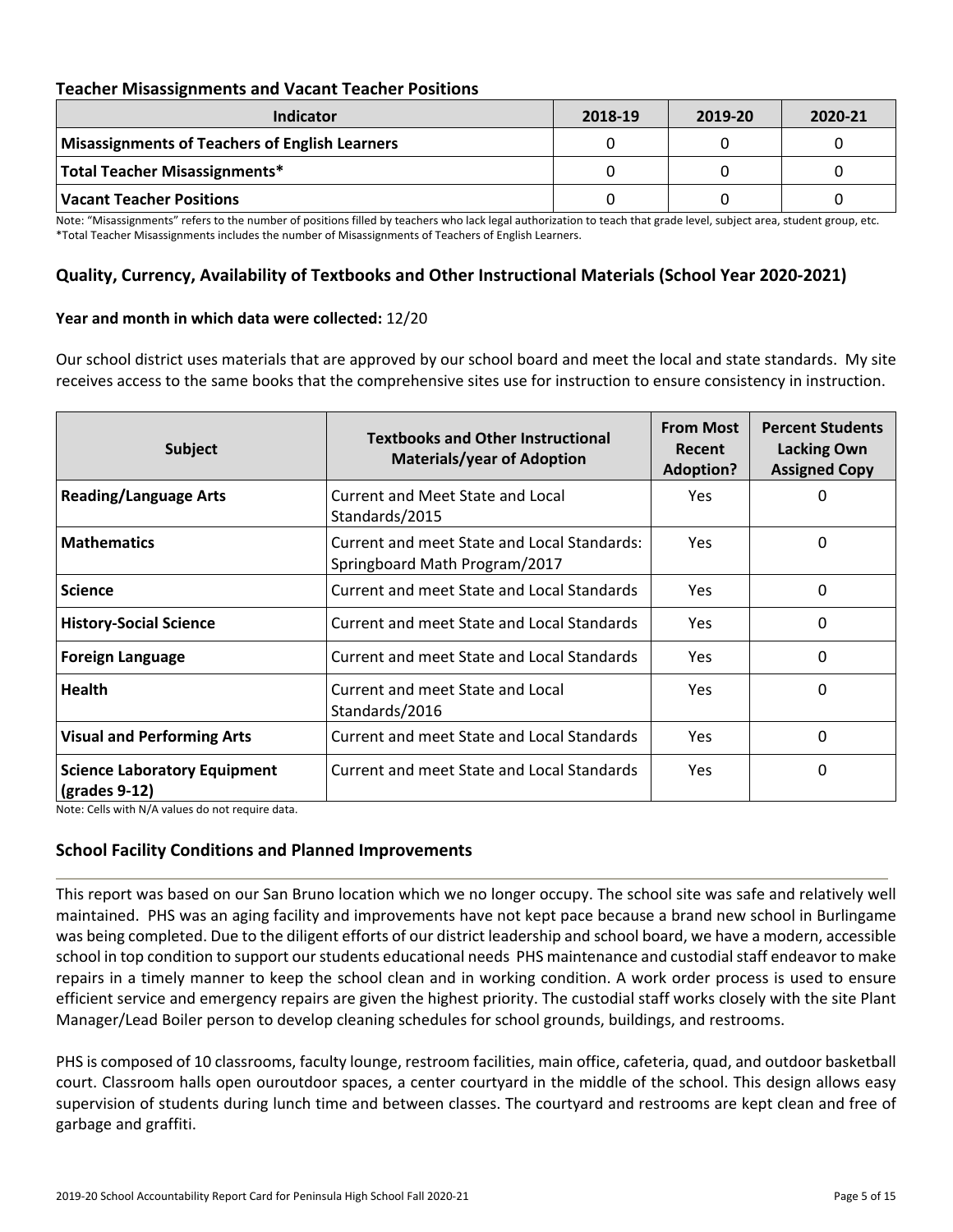Visitors or non-students are easily visible and are not allowed to loiter in the parking lot or on campus. Internal security cameras are brand new along with our building alarm system. Additional security cameras were added outside of both student restrooms in the courtyard.

### **School Facility Good Repair Status**

Using the **most recently collected** FIT data (or equivalent), provide the following:

- Determination of repair status for systems listed
- Description of any needed maintenance to ensure good repair
- The year and month in which the data were collected
- The rate for each system inspected
- The overall rating

### **Year and month of the most recent FIT report:** 9/23/2020

| <b>System Inspected</b>                                                              | <b>Rating</b> | <b>Repair Needed and Action Taken or Planned</b> |
|--------------------------------------------------------------------------------------|---------------|--------------------------------------------------|
| <b>Systems: Gas Leaks,</b><br><b>Mechanical/HVAC, Sewer</b>                          | Good          |                                                  |
| <b>Interior: Interior Surfaces</b>                                                   | Good          |                                                  |
| <b>Cleanliness: Overall Cleanliness,</b><br>Pest/Vermin Infestation                  | Good          |                                                  |
| <b>Electrical: Electrical</b>                                                        | Good          |                                                  |
| Restrooms/Fountains: Restrooms,<br>Sinks/Fountains                                   | Good          |                                                  |
| <b>Safety: Fire Safety, Hazardous</b><br><b>Materials</b>                            | Good          |                                                  |
| <b>Structural: Structural Damage,</b><br><b>Roofs</b>                                | Good          |                                                  |
| <b>External: Playground/School</b><br>Grounds, Windows/<br><b>Doors/Gates/Fences</b> | Good          |                                                  |
| <b>Overall Rating</b>                                                                | Good          |                                                  |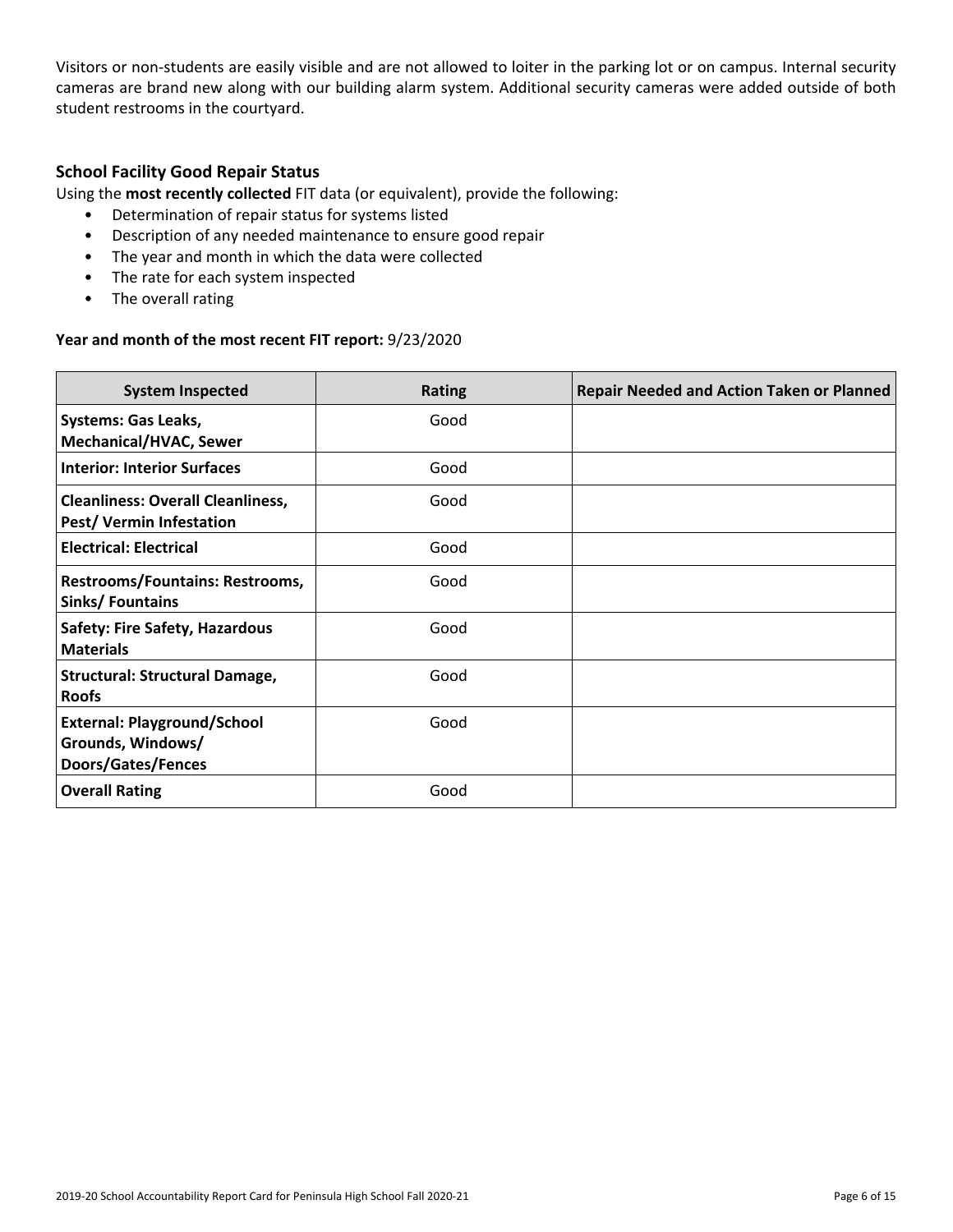# **B. Pupil Outcomes**

### **State Priority: Pupil Achievement**

The SARC provides the following information relevant to the State priority: Pupil Achievement (Priority 4):

- **Statewide assessments** (i.e., California Assessment of Student Performance and Progress [CAASPP] System, which includes the Smarter Balanced Summative Assessments for students in the general education population and the California Alternate Assessments [CAAs] for English language arts/literacy [ELA] and mathematics given in grades three through eight and grade eleven. Only eligible students may participate in the administration of the CAAs. CAAs items are aligned with alternate achievement standards, which are linked with the Common Core State Standards [CCSS] for students with the most significant cognitive disabilities); and
- The percentage of students who have successfully completed courses that satisfy the requirements for entrance to the University of California and the California State University, or career technical education sequences or programs of study.

### **CAASPP Test Results in ELA and Mathematics for All Students Grades Three through Eight and Grade Eleven**

### **Percentage of Students Meeting or Exceeding the State Standard**

| <b>Subject</b>                                                                    | <b>School</b><br>2018-19 | <b>School</b><br>2019-20 | <b>District</b><br>2018-19 | <b>District</b><br>2019-20 | <b>State</b><br>2018-19 | <b>State</b><br>2019-20 |
|-----------------------------------------------------------------------------------|--------------------------|--------------------------|----------------------------|----------------------------|-------------------------|-------------------------|
| <b>English Language Arts/Literacy</b><br>$\left(\text{grades }3-8\right)$ and 11) | 16                       | N/A                      | 70                         | N/A                        | 50                      | N/A                     |
| <b>Mathematics</b><br>$\sqrt{grades}$ 3-8 and 11)                                 |                          | N/A                      | 50                         | N/A                        | 39                      | N/A                     |

Note: Cells with N/A values do not require data.

Note: The 2019-2020 data are not available. Due to the COVID-19 pandemic, Executive Order N-30-20 was issued which waived the requirement for statewide testing for the 2019-2020 school year.

Note: Percentages are not calculated when the number of students tested is ten or less, either because the number of students in this category is too small for statistical accuracy or to protect student privacy.

Note: ELA and mathematics test results include the Smarter Balanced Summative Assessment and the CAA. The "Percent Met or Exceeded" is calculated by taking the total number of students who met or exceeded the standard on the Smarter Balanced Summative Assessment plus the total number of students who met the standard (i.e., achieved Level 3-Alternate) on the CAAs divided by the total number of students who participated in both assessments.

### **CAASPP Test Results in ELA by Student Group Grades Three through Eight and Grade Eleven (School Year 2019-2020)**

| <b>Student Group</b>                       | <b>Total</b><br><b>Enrollment</b> | <b>Number</b><br><b>Tested</b> | Percent<br><b>Tested</b> | Percent<br><b>Not</b><br><b>Tested</b> | Percent<br>Met or<br><b>Exceeded</b> |
|--------------------------------------------|-----------------------------------|--------------------------------|--------------------------|----------------------------------------|--------------------------------------|
| <b>All Students</b>                        | N/A                               | N/A                            | N/A                      | N/A                                    | N/A                                  |
| <b>Male</b>                                | N/A                               | N/A                            | N/A                      | N/A                                    | N/A                                  |
| Female                                     | N/A                               | N/A                            | N/A                      | N/A                                    | N/A                                  |
| <b>Black or African American</b>           | N/A                               | N/A                            | N/A                      | N/A                                    | N/A                                  |
| American Indian or Alaska Native           | N/A                               | N/A                            | N/A                      | N/A                                    | N/A                                  |
| Asian                                      | N/A                               | N/A                            | N/A                      | N/A                                    | N/A                                  |
| <b>Filipino</b>                            | N/A                               | N/A                            | N/A                      | N/A                                    | N/A                                  |
| <b>Hispanic or Latino</b>                  | N/A                               | N/A                            | N/A                      | N/A                                    | N/A                                  |
| <b>Native Hawaiian or Pacific Islander</b> | N/A                               | N/A                            | N/A                      | N/A                                    | N/A                                  |
| White                                      | N/A                               | N/A                            | N/A                      | N/A                                    | N/A                                  |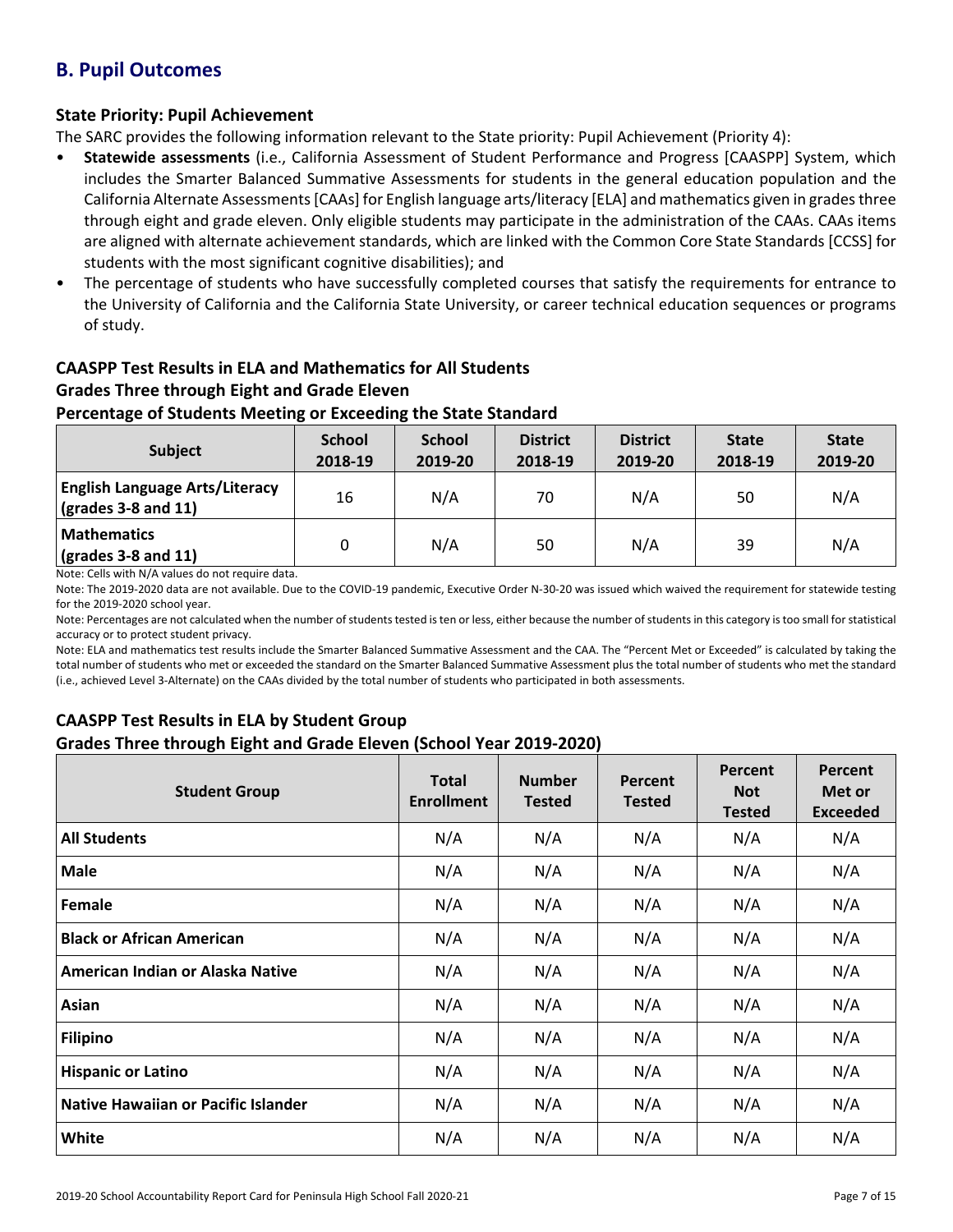| <b>Student Group</b>                                 | <b>Total</b><br><b>Enrollment</b> | <b>Number</b><br><b>Tested</b> | Percent<br><b>Tested</b> | Percent<br><b>Not</b><br><b>Tested</b> | Percent<br>Met or<br><b>Exceeded</b> |
|------------------------------------------------------|-----------------------------------|--------------------------------|--------------------------|----------------------------------------|--------------------------------------|
| <b>Two or More Races</b>                             | N/A                               | N/A                            | N/A                      | N/A                                    | N/A                                  |
| <b>Socioeconomically Disadvantaged</b>               | N/A                               | N/A                            | N/A                      | N/A                                    | N/A                                  |
| <b>English Learners</b>                              | N/A                               | N/A                            | N/A                      | N/A                                    | N/A                                  |
| <b>Students with Disabilities</b>                    | N/A                               | N/A                            | N/A                      | N/A                                    | N/A                                  |
| <b>Students Receiving Migrant Education Services</b> | N/A                               | N/A                            | N/A                      | N/A                                    | N/A                                  |
| <b>Foster Youth</b>                                  | N/A                               | N/A                            | N/A                      | N/A                                    | N/A                                  |
| <b>Homeless</b>                                      | N/A                               | N/A                            | N/A                      | N/A                                    | N/A                                  |

Note: Cells with N/A values do not require data.

Note: The 2019-2020 data are not available. Due to the COVID-19 pandemic, Executive Order N-30-20 was issued which waived the requirement for statewide testing for the 2019-2020 school year.

### **CAASPP Test Results in Mathematics by Student Group Grades Three through Eight and Grade Eleven (School Year 2019-2020)**

| <b>Student Group</b>                                 | <b>Total</b><br><b>Enrollment</b> | <b>Number</b><br><b>Tested</b> | Percent<br><b>Tested</b> | Percent<br><b>Not</b><br><b>Tested</b> | Percent<br>Met or<br><b>Exceeded</b> |
|------------------------------------------------------|-----------------------------------|--------------------------------|--------------------------|----------------------------------------|--------------------------------------|
| <b>All Students</b>                                  | N/A                               | N/A                            | N/A                      | N/A                                    | N/A                                  |
| <b>Male</b>                                          | N/A                               | N/A                            | N/A                      | N/A                                    | N/A                                  |
| Female                                               | N/A                               | N/A                            | N/A                      | N/A                                    | N/A                                  |
| <b>Black or African American</b>                     | N/A                               | N/A                            | N/A                      | N/A                                    | N/A                                  |
| American Indian or Alaska Native                     | N/A                               | N/A                            | N/A                      | N/A                                    | N/A                                  |
| Asian                                                | N/A                               | N/A                            | N/A                      | N/A                                    | N/A                                  |
| <b>Filipino</b>                                      | N/A                               | N/A                            | N/A                      | N/A                                    | N/A                                  |
| <b>Hispanic or Latino</b>                            | N/A                               | N/A                            | N/A                      | N/A                                    | N/A                                  |
| <b>Native Hawaiian or Pacific Islander</b>           | N/A                               | N/A                            | N/A                      | N/A                                    | N/A                                  |
| White                                                | N/A                               | N/A                            | N/A                      | N/A                                    | N/A                                  |
| <b>Two or More Races</b>                             | N/A                               | N/A                            | N/A                      | N/A                                    | N/A                                  |
| <b>Socioeconomically Disadvantaged</b>               | N/A                               | N/A                            | N/A                      | N/A                                    | N/A                                  |
| <b>English Learners</b>                              | N/A                               | N/A                            | N/A                      | N/A                                    | N/A                                  |
| <b>Students with Disabilities</b>                    | N/A                               | N/A                            | N/A                      | N/A                                    | N/A                                  |
| <b>Students Receiving Migrant Education Services</b> | N/A                               | N/A                            | N/A                      | N/A                                    | N/A                                  |
| <b>Foster Youth</b>                                  | N/A                               | N/A                            | N/A                      | N/A                                    | N/A                                  |
| <b>Homeless</b>                                      | N/A                               | N/A                            | N/A                      | N/A                                    | N/A                                  |

Note: Cells with N/A values do not require data.

Note: The 2019-2020 data are not available. Due to the COVID-19 pandemic, Executive Order N-30-20 was issued which waived the requirement for statewide testing for the 2019-2020 school year.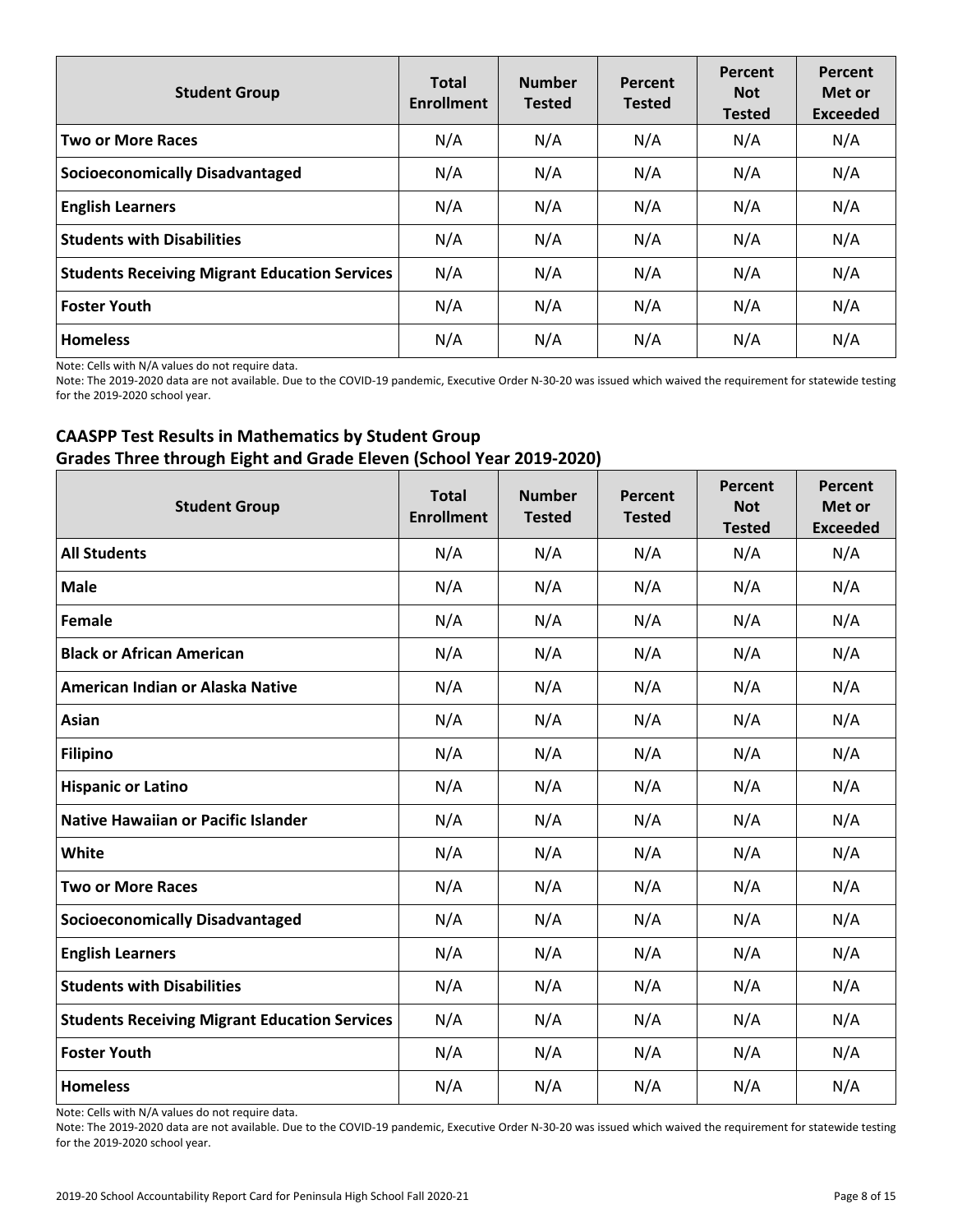### **CAASPP Test Results in Science for All Students Grades Five, Eight, and High School Percentage of Students Meeting or Exceeding the State Standard**

| . .                                   |                          |                          |                            |                            |                         |                         |
|---------------------------------------|--------------------------|--------------------------|----------------------------|----------------------------|-------------------------|-------------------------|
| <b>Subject</b>                        | <b>School</b><br>2018-19 | <b>School</b><br>2019-20 | <b>District</b><br>2018-19 | <b>District</b><br>2019-20 | <b>State</b><br>2018-19 | <b>State</b><br>2019-20 |
| Science (grades 5, 8 and high school) |                          | N/A                      | 30                         | N/A                        | 30                      | N/A                     |

Note: Cells with N/A values do not require data.

Note: The 2019-2020 data are not available. Due to the COVID-19 pandemic, Executive Order N-30-20 was issued which waived the requirement for statewide testing for the 2019-2020 school year.

Note: The new California Science Test (CAST) was first administered operationally in the 2018-2019 school year.

### **CAASPP Test Results in Science by Student Group Grades Three through Eight and Grade Eleven (School Year 2019-2020)**

| <b>Student Group</b>                                 | <b>Total</b><br><b>Enrollment</b> | <b>Number</b><br><b>Tested</b> | Percent<br><b>Tested</b> | Percent<br><b>Not</b><br><b>Tested</b> | Percent<br>Met or<br><b>Exceeded</b> |
|------------------------------------------------------|-----------------------------------|--------------------------------|--------------------------|----------------------------------------|--------------------------------------|
| <b>All Students</b>                                  | N/A                               | N/A                            | N/A                      | N/A                                    | N/A                                  |
| <b>Male</b>                                          | N/A                               | N/A                            | N/A                      | N/A                                    | N/A                                  |
| Female                                               | N/A                               | N/A                            | N/A                      | N/A                                    | N/A                                  |
| <b>Black or African American</b>                     | N/A                               | N/A                            | N/A                      | N/A                                    | N/A                                  |
| American Indian or Alaska Native                     | N/A                               | N/A                            | N/A                      | N/A                                    | N/A                                  |
| Asian                                                | N/A                               | N/A                            | N/A                      | N/A                                    | N/A                                  |
| <b>Filipino</b>                                      | N/A                               | N/A                            | N/A                      | N/A                                    | N/A                                  |
| <b>Hispanic or Latino</b>                            | N/A                               | N/A                            | N/A                      | N/A                                    | N/A                                  |
| <b>Native Hawaiian or Pacific Islander</b>           | N/A                               | N/A                            | N/A                      | N/A                                    | N/A                                  |
| White                                                | N/A                               | N/A                            | N/A                      | N/A                                    | N/A                                  |
| <b>Two or More Races</b>                             | N/A                               | N/A                            | N/A                      | N/A                                    | N/A                                  |
| <b>Socioeconomically Disadvantaged</b>               | N/A                               | N/A                            | N/A                      | N/A                                    | N/A                                  |
| <b>English Learners</b>                              | N/A                               | N/A                            | N/A                      | N/A                                    | N/A                                  |
| <b>Students with Disabilities</b>                    | N/A                               | N/A                            | N/A                      | N/A                                    | N/A                                  |
| <b>Students Receiving Migrant Education Services</b> | N/A                               | N/A                            | N/A                      | N/A                                    | N/A                                  |
| <b>Foster Youth</b>                                  | N/A                               | N/A                            | N/A                      | N/A                                    | N/A                                  |
| <b>Homeless</b>                                      | N/A                               | N/A                            | N/A                      | N/A                                    | N/A                                  |

Note: Cells with N/A values do not require data.

Note: The 2019-2020 data are not available. Due to the COVID-19 pandemic, Executive Order N-30-20 was issued which waived the requirement for statewide testing for the 2019-2020 school year.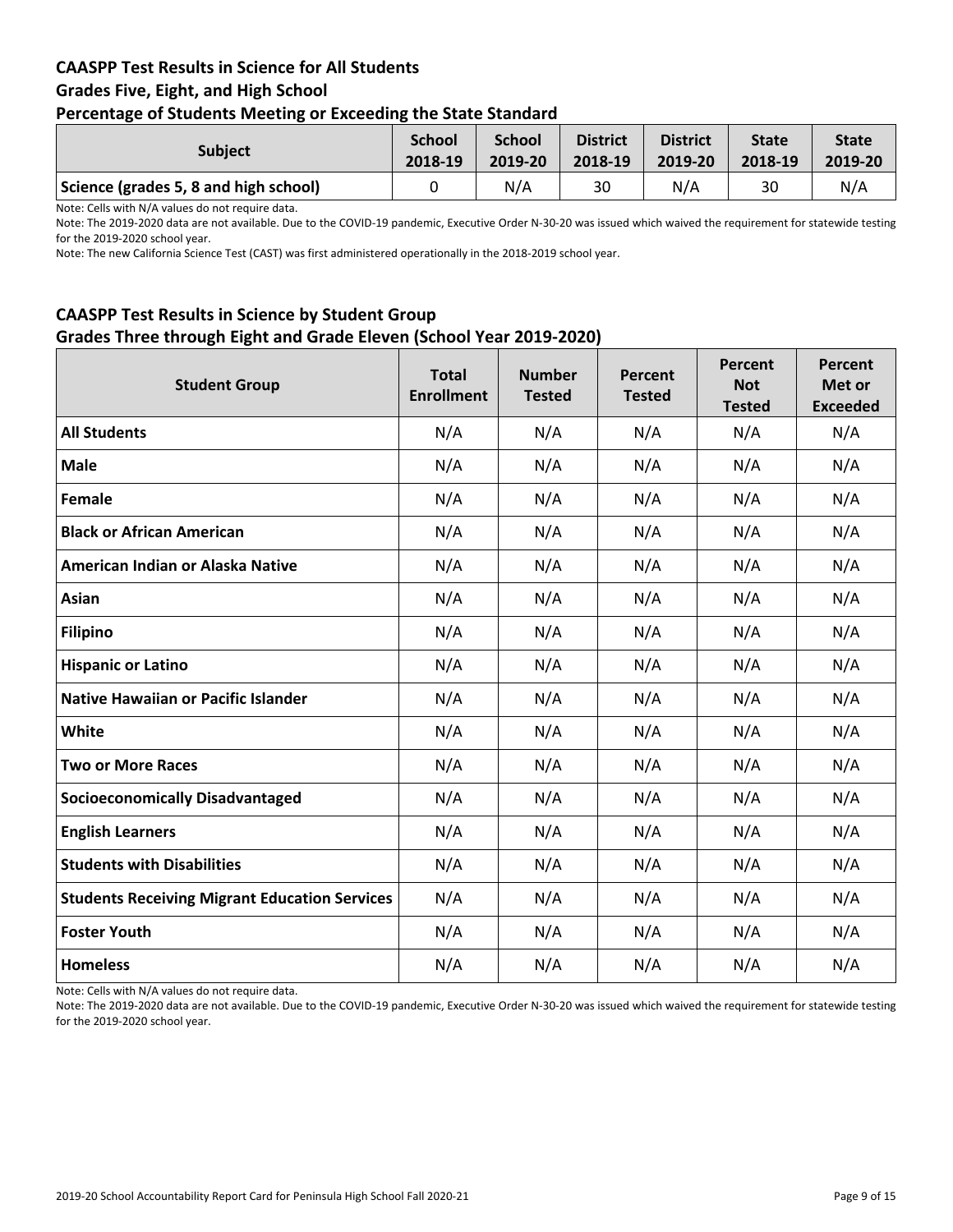### **Career Technical Education Programs (School Year 2019-2020)**

PHS offers career education through CTE courses in Tourism and Hospitality and Digital Photography/Journalism. In addition, we support our CTE classwork with every student required to complete work experience or community service to support coursework and ensured proper preparation and access to post-high school college and career. These career courses are a part of distinct career pathways that will give students skills to be successful in post-secondary life. Career courses were chosen through a series of surveys and data research based upon the demands in San Mateo County. Our hope is for 25+ students to annually complete each of our 2-year career pathways prior to graduation. Our pathways will include articulation with Community Colleges, job internships, job shadowing, possible employment, certifications, and field trips.

PHS students receive counseling from our College and Career Adviser regarding career paths and courses of study. The Career Adviser and the Work Experience Coordinator also present students with a broad array of career opportunities, provides guest speakers on careers in fields of interest, and facilitate selection of a career path based on individual interests, goals, strengths, and abilities. In Fall 2017, through a district grant, our site was able to hire a parti-time Career Coordinator with their focus on finding long-term career positions utilizing the skills taught in our Career Technical Education (CTE) courses. In Spring 2021, our career coordinator In 2020, students are exposed to resumé writing, interest inventories, and interview techniques. PHS career path and vocational programs include: Work Experience, Naviance, and Monthly Counseling Presentations/Check-Ins in Guided Studies classes. Mr. Hockaday, our career coordinator, organizes Career Fairs and speakers including mock interviews and job shadowing from the community are made available for the students to heighten their awareness of options for education, training, and employment beyond high school. Students taking CTE Tourism and Hospitality classes will have the opportunity in the 2019-20 school year to achieve three different levels of restaurant/hotel industry certifications. In the Spring 2018, we started offering a new CTE pathway through our science program on conservation energy using clean energy concepts, policies, and industries and the program is flourishing in 2020.

| <b>Measure</b>                                                                                                                    |      |  |  |  |  |  |
|-----------------------------------------------------------------------------------------------------------------------------------|------|--|--|--|--|--|
| <b>Number of Pupils Participating in CTE</b>                                                                                      | 108  |  |  |  |  |  |
| Percent of Pupils that Complete a CTE Program and Earn a High School Diploma                                                      |      |  |  |  |  |  |
| Percent of CTE Courses that are Sequenced or Articulated Between the School and Institutions of<br><b>Postsecondary Education</b> | 45.5 |  |  |  |  |  |

### **Career Technical Education (CTE) Participation (School Year 2019-2020)**

### **Courses for University of California (UC) and/or California State University (CSU) Admission**

| <b>UC/CSU Course Measure</b>                                              | Percent |
|---------------------------------------------------------------------------|---------|
| 2019-20 Pupils Enrolled in Courses Required for UC/CSU Admission          | 69.9    |
| 2018-19 Graduates Who Completed All Courses Required for UC/CSU Admission | 1.2     |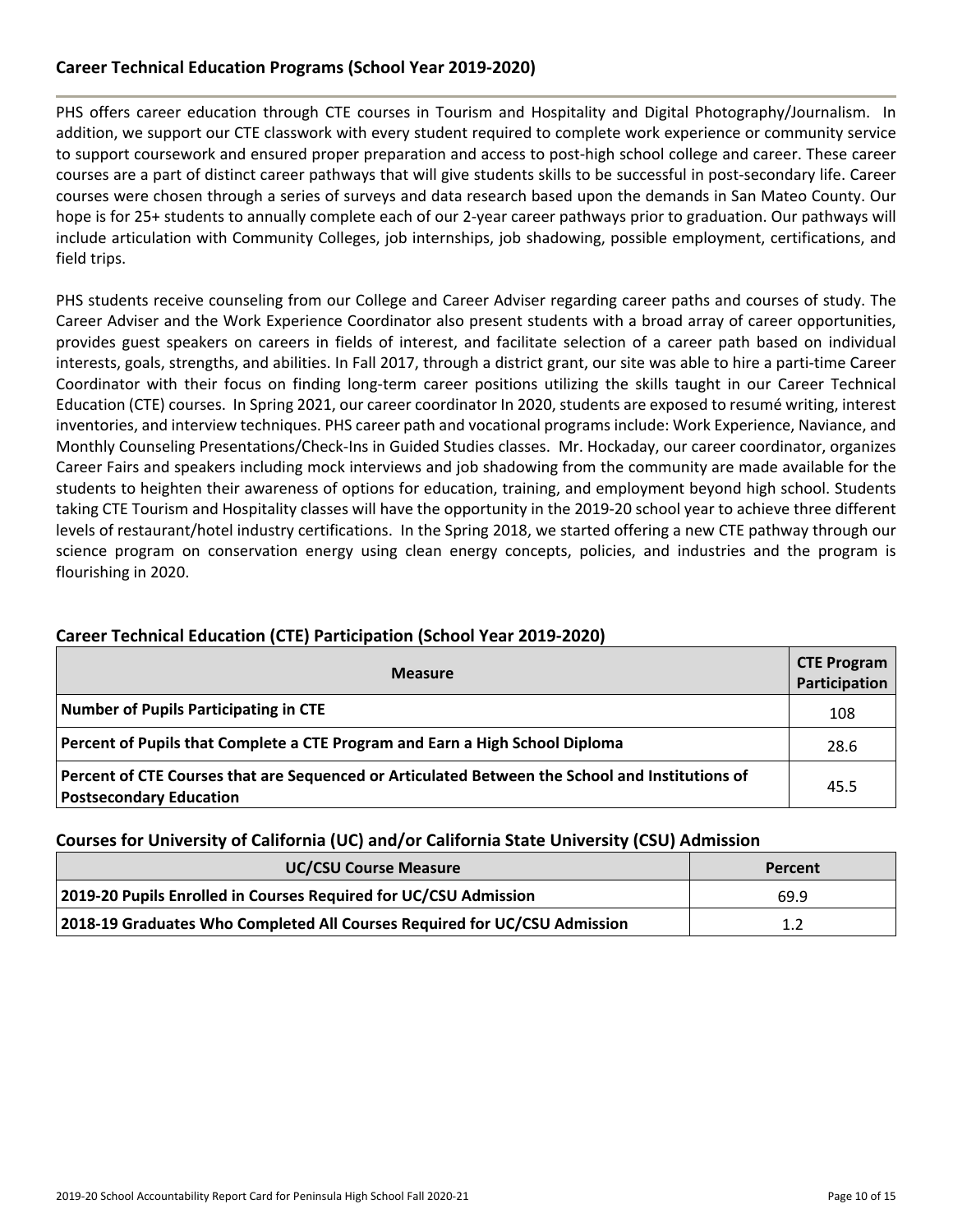### **State Priority: Other Pupil Outcomes**

The SARC provides the following information relevant to the State priority: Other Pupil Outcomes (Priority 8):

Pupil outcomes in the subject areas of physical education.

| <b>Grade Level</b> | <b>Percentage of Students</b><br><b>Meeting Four of Six</b><br><b>Fitness Standards</b> | <b>Percentage of Students</b><br><b>Meeting Five of Six</b><br><b>Fitness Standards</b> | <b>Percentage of Students</b><br><b>Meeting Six of Six</b><br><b>Fitness Standards</b> |
|--------------------|-----------------------------------------------------------------------------------------|-----------------------------------------------------------------------------------------|----------------------------------------------------------------------------------------|
|                    | N/A                                                                                     | N/A                                                                                     | N/A                                                                                    |
|                    | N/A                                                                                     | N/A                                                                                     | N/A                                                                                    |
| q                  | N/A                                                                                     | N/A                                                                                     | N/A                                                                                    |

#### **California Physical Fitness Test Results (School Year 2019-2020)**

Note: Cells with N/A values do not require data.

Note: The 2019–2020 data are not available. Due to the COVID-19 pandemic, Executive Order N-56-20 was issued which waived the requirement to administer the physical fitness performance test for the 2019–2020 school year.

# **C. Engagement**

### **State Priority: Parental Involvement**

The SARC provides the following information relevant to the State priority: Parental Involvement (Priority 3):

• Efforts the school district makes to seek parent input in making decisions for the school district and each school site

### **Opportunities for Parental Involvement (School Year 2020-2021)**

Back to School Night, Open House, Community Night, ELAC/DELAC meetings, Student Recognition/Awards Night, Community Nights, School Site Council meetings, and graduation planning committee are all ways for parents/guardians to be involved at PHS. Three times a year we conduct ELAC meetings with our ELD students and families. Parent involvement and participation are an integral component of the school. Parents/Guardians are required to attend an Intake Interview with the counselor, and sometimes the principal or assistant principal as the first step in the admission process. The purpose of the intake interview is to review the student's transcript/credits, school rules and expectations, and to discuss each student's plan for graduation. School Site Council and Title I meetings occur monthly, and meeting agendas are posted on our website and via Canvas or Google. Parents are encouraged to participate in School Site Council, and we have at least two parent volunteers on the council as well as a regular student representative. We recently hosted a community parent night by our counseling department covering topics of concern with families such as stress and opportunities to support student growth. During Covid19/Distance Learning, we have hosted bi-monthly meetings for parents to ask questions and receive updates. Our program is titled "Coffee with the Principal." We have found that while the live turnout on Zoom is low many parents/guardians access the recordings found on our website.

Every family participates in new student orientation where they receive an overview of the PHS program. Parents are now offered parent training classes through the district program Parent Connect. Students are given the opportunity to participate in the FLY (Fresh Lifelines for Youth) program, and drug and alcohol counseling through Dan Michalske, a licensed drug and alcohol therapist. The evening meetings vary in location and are usually either held at the school site in Burlingame or at the district main office in San Mateo to provide more parent/guardian access. Our Parent Outreach Coordinator along with our Mental Health Therapist, Lara Montoya helps to facilitate the parent meetings.

• Students have Access to Eight therapeutic/ Social emotional support groups (7 of 8 are outside resources):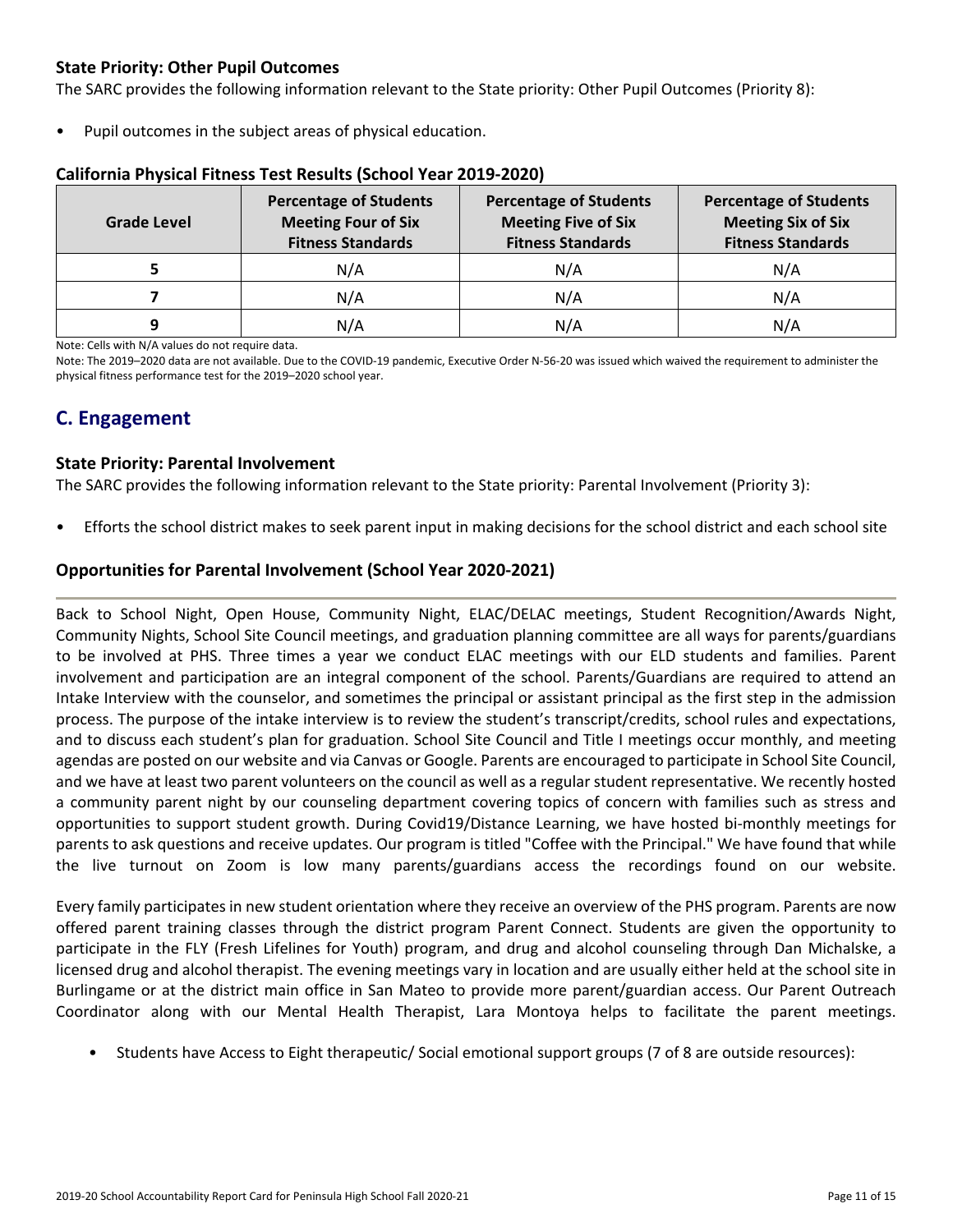| 1. |     | Insights    | (Drug      | and | Alcohol)                                                                                                            | (2)        |        | groups     | now   | and     | 3   | groups       | total   |                         | soon)      |
|----|-----|-------------|------------|-----|---------------------------------------------------------------------------------------------------------------------|------------|--------|------------|-------|---------|-----|--------------|---------|-------------------------|------------|
| 2. | FLY | (Fresh      | Lifelines  | for | Youth)                                                                                                              | (Mentoring |        | and        | learn | about   | law | and          | careers | $\mathsf{I} \mathsf{n}$ | law)       |
| 3. |     |             | <b>RTS</b> |     |                                                                                                                     | (Rape      |        |            |       | Trauma  |     |              |         |                         | Services)  |
| 4. |     | <b>CORA</b> |            |     | (Community)                                                                                                         |            |        | Overcoming |       |         |     | Relationship |         |                         | Abuse)     |
| 5. |     |             |            |     |                                                                                                                     |            | Parent |            |       |         |     |              |         |                         | Connect    |
| 6. |     |             |            |     |                                                                                                                     |            | Pride  |            |       |         |     |              |         |                         | Center     |
| 7. |     |             |            |     |                                                                                                                     |            | Men's  |            |       |         |     |              |         |                         | Group      |
| 8. |     |             |            |     |                                                                                                                     |            | Girl's |            |       |         |     |              |         |                         | Group      |
| 9. |     |             | Drug       |     |                                                                                                                     | and        |        |            |       | Alcohol |     |              |         |                         | Counseling |
|    |     |             |            |     | 10 YEAL Program/Workshop on the relationship of abuse and education surrounding ways to get out and ways to be more |            |        |            |       |         |     |              |         |                         |            |

10. YEA! Program/Workshop on the relationship of abuse and education surrounding waysto get out and waysto be more aware.

11. Social Emotional Learning (SEL) Curriculum designed and implemented by our 6th period Guided Studies Teachers.

### **State Priority: Pupil Engagement**

The SARC provides the following information relevant to the State priority: Pupil Engagement (Priority 5):

- High school dropout rates; and
- High school graduation rates.

### **Dropout Rate and Graduation Rate (Four-Year Cohort Rate)**

| <b>Indicator</b>       | <b>School</b><br>2016-17 | <b>School</b><br>2017-18 | <b>School</b><br>2018-19 | <b>District</b><br>2016-17 | <b>District</b><br>2017-18 | <b>District</b><br>2018-19 | <b>State</b><br>2016-17 | <b>State</b><br>2017-18 | <b>State</b><br>2018-19 |
|------------------------|--------------------------|--------------------------|--------------------------|----------------------------|----------------------------|----------------------------|-------------------------|-------------------------|-------------------------|
| Dropout Rate           |                          | 21.6                     | 16.9                     | 5.3                        | 3.4                        |                            | 9.1                     | 9.6                     |                         |
| <b>Graduation Rate</b> |                          | 58.8                     | 69.4                     | 90                         | 91.1                       | 92.8                       | 82.7                    | 83                      | 84.5                    |

### **State Priority: School Climate**

The SARC provides the following information relevant to the State priority: School Climate (Priority 6):

- Pupil suspension rates;
- Pupil expulsion rates; and
- Other local measures on the sense of safety.

#### **Suspensions and Expulsions**

#### **(data collected between July through June, each full school year respectively)**

| Rate               | <b>School</b><br>2017-18 | <b>School</b><br>2018-19 | <b>District</b><br>2017-18 | <b>District</b><br>2018-19 | <b>State</b><br>2017-18 | <b>State</b><br>2018-19 |
|--------------------|--------------------------|--------------------------|----------------------------|----------------------------|-------------------------|-------------------------|
| <b>Suspensions</b> | 14.5                     | 15.3                     |                            | 3.4                        | 3.5                     | 3.5                     |
| <b>Expulsions</b>  | 0.0                      | 0.0                      | 0.0                        | 0.0                        | 0.1                     | 0.1                     |

# **Suspensions and Expulsions for School Year 2019-2020 Only**

### **(data collected between July through February, partial school year due to the COVID-19 pandemic)**

| Rate               | <b>School</b><br>2019-20 | <b>District</b><br>2019-20 | <b>State</b><br>2019-20 |
|--------------------|--------------------------|----------------------------|-------------------------|
| <b>Suspensions</b> | 19.5122                  | 2.3108                     | 2.5                     |
| <b>Expulsions</b>  | 0.4878                   | 0.0756                     | 0.1                     |

Note: The 2019-2020 suspensions and expulsions rate data are not comparable to prior year data because the 2019-2020 school year is a partial school year due to the COVID-19 crisis. As such, it would be inappropriate to make any comparisons in rates of suspensions and expulsions in the 2019-2020 school year compared to prior years.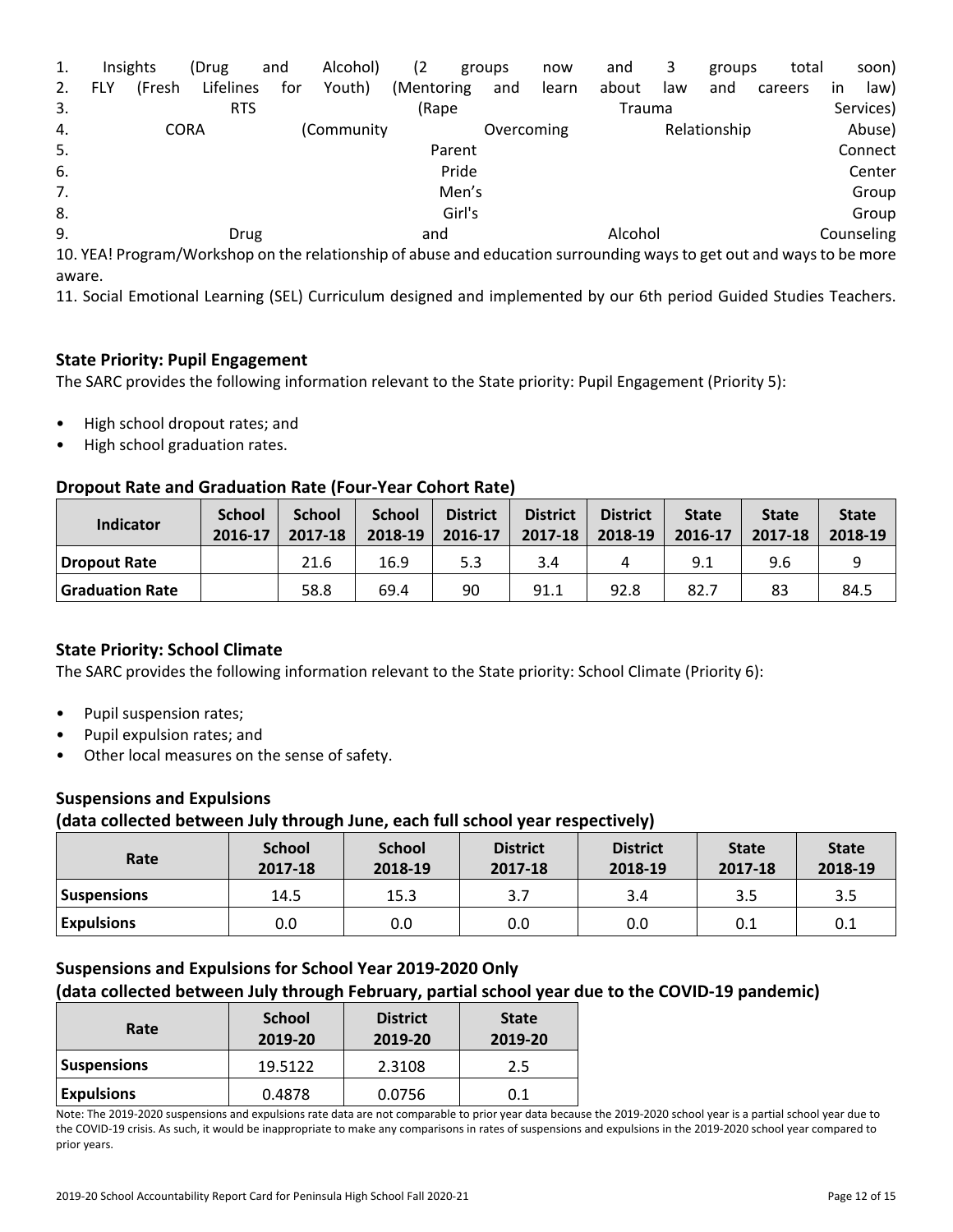### **School Safety Plan (School Year 2020-2021)**

The School Safety Plan was updated and is discussed with faculty and staff each October, prior to our district wide disaster drill which usually takes place around mid-October. Because of distance learning and Covid19 protocols, this event has been postponed until spring or upon our return to onsite instruction. All teachers are supplied with a red binder which contains updated evacuation routes, emergency drill protocol and procedures. Each classroom issupplied with an updated red emergency bag. A district-wide emergency preparednesssurvey wastaken by all faculty and staff and is being assessed at the district office. Procedures for emergency response cover a wide range of events that could impact our school. Protocols are established that address each scenario. Roughly once a month, we conduct on separate dates fire drills, lockdown drills, and earthquake drill

The PHS Safety Plan is a comprehensive overview of school safety procedures, student demographic information, physical site assessment, programs and interventions in place to create a safe climate for all students. Strategies for discipline, conferences, and behavioral expectations are published in this plan. Assistant Principal Fred Wolfgramm oversees the communication and implementation of these plans and practices. Strategies in place that demonstrate support of legal tools such as probation officers, school support systems, district SRO, truancy letters and the SARB process are reviewed in the safety plan as well and further discussed by Mr. Wolfgramm with staff.

| <b>Subject</b>                         | Average<br><b>Class</b><br><b>Size</b> | # of<br>Classes*Classes*Classes*<br><b>Size</b><br>$1 - 20$ | # of<br><b>Size</b><br>$21 - 32$ | # of<br><b>Size</b><br>$33+$ | Average<br><b>Class</b><br><b>Size</b> | # of<br><b>Size</b><br>$1 - 20$ | # of<br><b>Size</b><br>$21 - 32$ | # of<br> Classes* Classes* Classes* <br><b>Size</b><br>$33+$ | Average<br><b>Class</b><br><b>Size</b> | # of<br><b>Size</b><br>$1 - 20$ | # of<br><b>Size</b><br>$21 - 32$ | 2017-18 2017-18 2017-18 2017-18 2018-19 2018-19 2018-19 2018-19 2019-20 2019-20 2019-20 2019-20 <br># of<br>Classes*Classes*Classes*<br><b>Size</b><br>$33+$ |
|----------------------------------------|----------------------------------------|-------------------------------------------------------------|----------------------------------|------------------------------|----------------------------------------|---------------------------------|----------------------------------|--------------------------------------------------------------|----------------------------------------|---------------------------------|----------------------------------|--------------------------------------------------------------------------------------------------------------------------------------------------------------|
| <b>English</b><br><b>Language Arts</b> | 14                                     | 12                                                          | $\overline{2}$                   |                              | 21                                     | 5                               | 8                                |                                                              | 18                                     | 12                              |                                  | 3                                                                                                                                                            |
| <b>Mathematics</b>                     | 21                                     | 3                                                           | 3                                |                              | 24                                     | $\mathcal{P}$                   | 5                                |                                                              | 18                                     | 5                               | 3                                |                                                                                                                                                              |
| <b>Science</b>                         | 15                                     | 5                                                           |                                  |                              | 8                                      | 6                               |                                  |                                                              | 13                                     | 6                               |                                  |                                                                                                                                                              |
| <b>Social Science</b>                  | 15                                     | 8                                                           |                                  |                              | 17                                     | 8                               | 1                                |                                                              | 18                                     | 8                               | 1                                |                                                                                                                                                              |

### **Average Class Size and Class Size Distribution (Secondary)**

\*Number of classes indicates how many classrooms fall into each size category (a range of total students per classroom). At the secondary school level, this information is reported by subject area rather than grade level.

### **Ratio of Pupils to Academic Counselor (School Year 2019-2020)**

| <b>Title</b>         | <b>Ratio</b>       |
|----------------------|--------------------|
| Academic Counselors* | 192.7<br>-<br>____ |

\*One full time equivalent (FTE) equals one staff member working full time; one FTE could also represent two staff members who each work 50 percent of full time.

#### **Student Support Services Staff (School Year 2019-2020)**

| <b>Title</b>                                                  | Number of FTE*<br><b>Assigned to School</b> |
|---------------------------------------------------------------|---------------------------------------------|
| Counselor (Academic, Social/Behavioral or Career Development) | $1.1\,$                                     |
| Library Media Teacher (Librarian)                             |                                             |
| Library Media Services Staff (Paraprofessional)               |                                             |
| <b>Psychologist</b>                                           |                                             |
| <b>Social Worker</b>                                          |                                             |
| <b>Nurse</b>                                                  |                                             |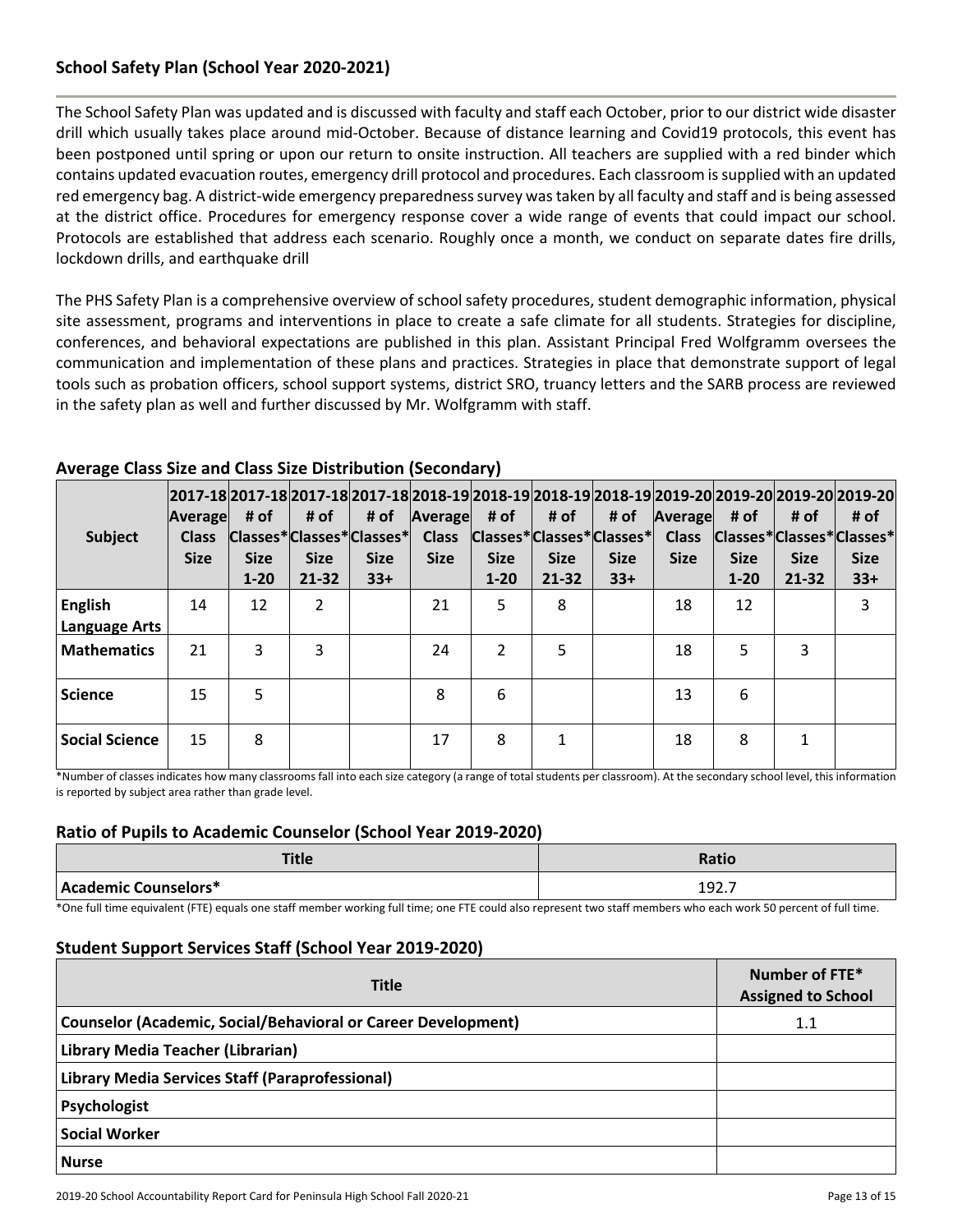| <b>Title</b>                              | Number of FTE*<br><b>Assigned to School</b> |
|-------------------------------------------|---------------------------------------------|
| <b>Speech/Language/Hearing Specialist</b> |                                             |
| <b>Resource Specialist (non-teaching)</b> |                                             |
| . Other                                   |                                             |

\*One Full Time Equivalent (FTE) equals one staff member working full time; one FTE could also represent two staff members who each work 50 percent of full time.

### **Expenditures Per Pupil and School Site Teacher Salaries (Fiscal Year 2018-2019)**

| Level                                                | <b>Total</b><br><b>Expenditures</b><br><b>Per Pupil</b> | <b>Expenditures</b><br><b>Per Pupil</b><br>(Restricted) | <b>Expenditures</b><br><b>Per Pupil</b><br>(Unrestricted) | Average<br><b>Teacher</b><br><b>Salary</b> |
|------------------------------------------------------|---------------------------------------------------------|---------------------------------------------------------|-----------------------------------------------------------|--------------------------------------------|
| <b>School Site</b>                                   | 32,503.39                                               | 6,310.70                                                | 26,192.69                                                 | 100,013.30                                 |
| <b>District</b>                                      | N/A                                                     | N/A                                                     | 15,385.63                                                 | \$110,144                                  |
| <b>Percent Difference - School Site and District</b> | N/A                                                     | N/A                                                     | 52.0                                                      | $-9.6$                                     |
| <b>State</b>                                         | N/A                                                     | N/A                                                     | \$7,750                                                   | \$90,287                                   |
| <b>Percent Difference - School Site and State</b>    | N/A                                                     | N/A                                                     | 108.7                                                     | 10.2                                       |

Note: Cells with N/A values do not require data.

### **Types of Services Funded (Fiscal Year 2019-2020)**

Peninsula High School receives Title I, Title I ARRA, and EIA funds. In addition, PHS gets support from the general fund of San Mateo Union High School District. Planning and use of categorical funds are listed in the Single Plan for Student Achievement (SPSA) and are approved by the School Site Council by the end of November 2020 with Board Approval in December 2020. All funds are used to meet the achievement demands of each sub-group (ELs, SpEd, and socio-econmically disadvantaged).

#### **Teacher and Administrative Salaries (Fiscal Year 2018-2019)**

| Category                                                                                                                                                              | <b>District</b><br><b>Amount</b> | <b>State Average</b><br><b>For Districts</b><br><b>In Same Category</b> |
|-----------------------------------------------------------------------------------------------------------------------------------------------------------------------|----------------------------------|-------------------------------------------------------------------------|
| <b>Beginning Teacher Salary</b>                                                                                                                                       | \$67,054                         | \$52,670                                                                |
| <b>Mid-Range Teacher Salary</b>                                                                                                                                       | \$108,166                        | \$89,660                                                                |
| <b>Highest Teacher Salary</b>                                                                                                                                         | \$127,400                        | \$112,761                                                               |
| <b>Average Principal Salary (Elementary)</b>                                                                                                                          |                                  |                                                                         |
| <b>Average Principal Salary (Middle)</b>                                                                                                                              |                                  | \$142,638                                                               |
| <b>Average Principal Salary (High)</b>                                                                                                                                | \$193,326                        | \$158,074                                                               |
| <b>Superintendent Salary</b>                                                                                                                                          | \$310,000                        | \$250,285                                                               |
| <b>Percent of Budget for Teacher Salaries</b>                                                                                                                         | 29.0                             | 32.0                                                                    |
| <b>Percent of Budget for Administrative Salaries</b><br>es discutations and constant in the coefficient clipses of profits and constitute $H$ and said the fields $I$ | 5.0                              | 5.0                                                                     |

For detailed information on salaries, see the CDE Certificated Salaries & Benefits web page at [https://www.cde.ca.gov/ds/fd/cs/.](https://www.cde.ca.gov/ds/fd/cs/)

#### **Advanced Placement (AP) Courses (School Year 2019-2020)**

| Subject          | Number of<br><b>AP Courses Offered*</b> | <b>Percent of Students</b><br>In AP Courses |
|------------------|-----------------------------------------|---------------------------------------------|
| Computer Science |                                         | N/A                                         |
| <b>English</b>   |                                         | N/A                                         |